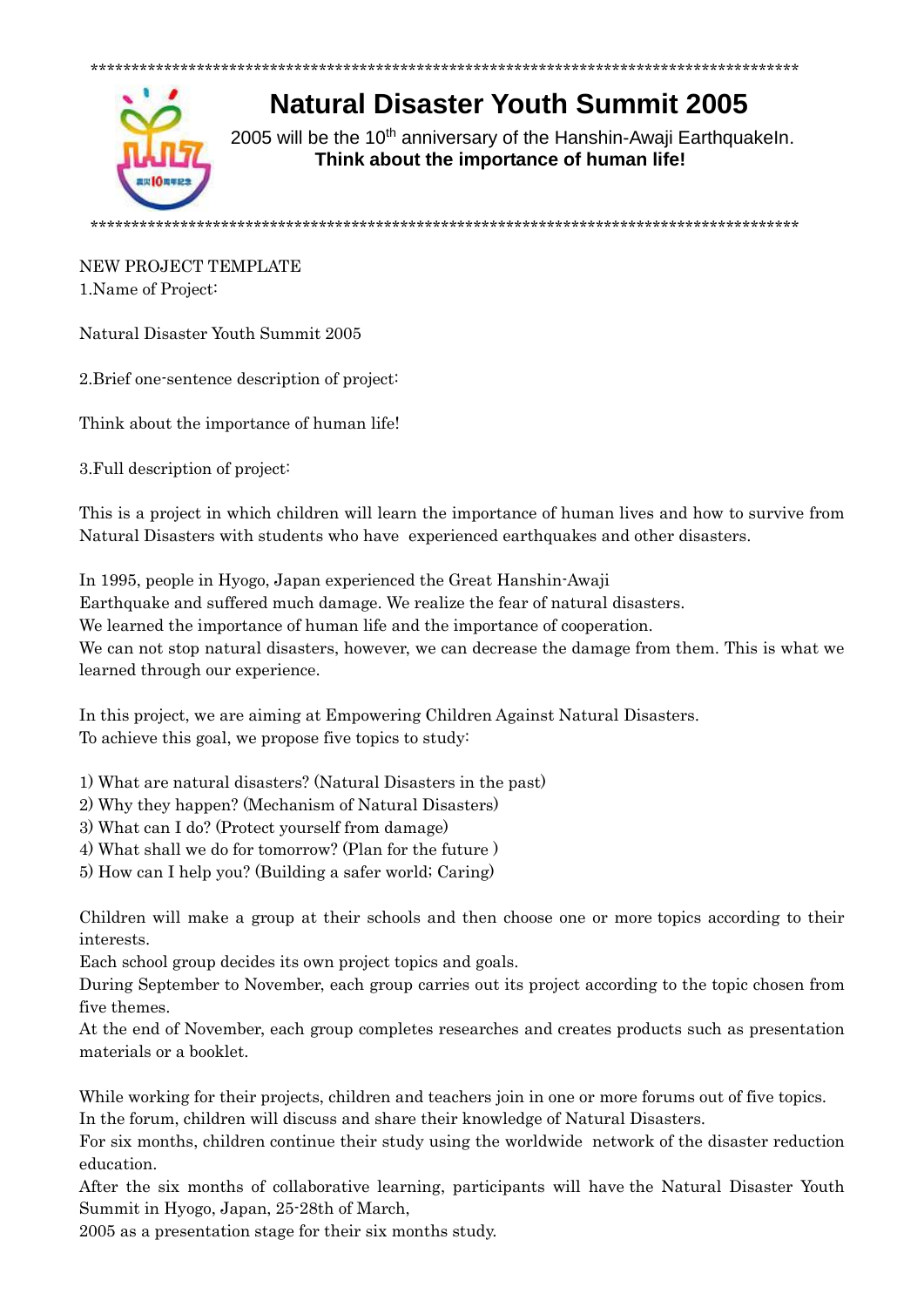4.Age/level of project participants:

All

5.Timetable/schedule for 2004-2005:

Step one: Till September. Inviting students and teachers who want to learn about natural disasters to this project.

Step two: September Choose one or more topics and starts a project. Self introduction on forum.

Step three: October-December Each group makes a product according to the selected topics.

Example of products: Booklet, Presentation material, Website.

Step four: January - March Discussion on the forum. Practice of presentation.

Step five: March 25-28

Natural Disaster Youht Summit 2005. Presentation of children's works Declaration of Natural Disaster Youth Summit 2005

6.Possible project/classroom activities: Ongoing

7.Expected outcomes/products:

Natural Disaster Prevention booklet, website, material of presentation Declaration of Natural Disaster Youth Summit,

8.Project contribution to others and the planet:

・Children will share their knowledge and will work as a leaders of their communities.

・They will help people in trouble as a global citizen.

・They will know how to save their lives from Natural Disasters

9.Project language(s):

English : Japanese & other languages will be used as a supportive language.

10.Curriculum area: Science, Social Study, Fine Art, Integrated study, Language,